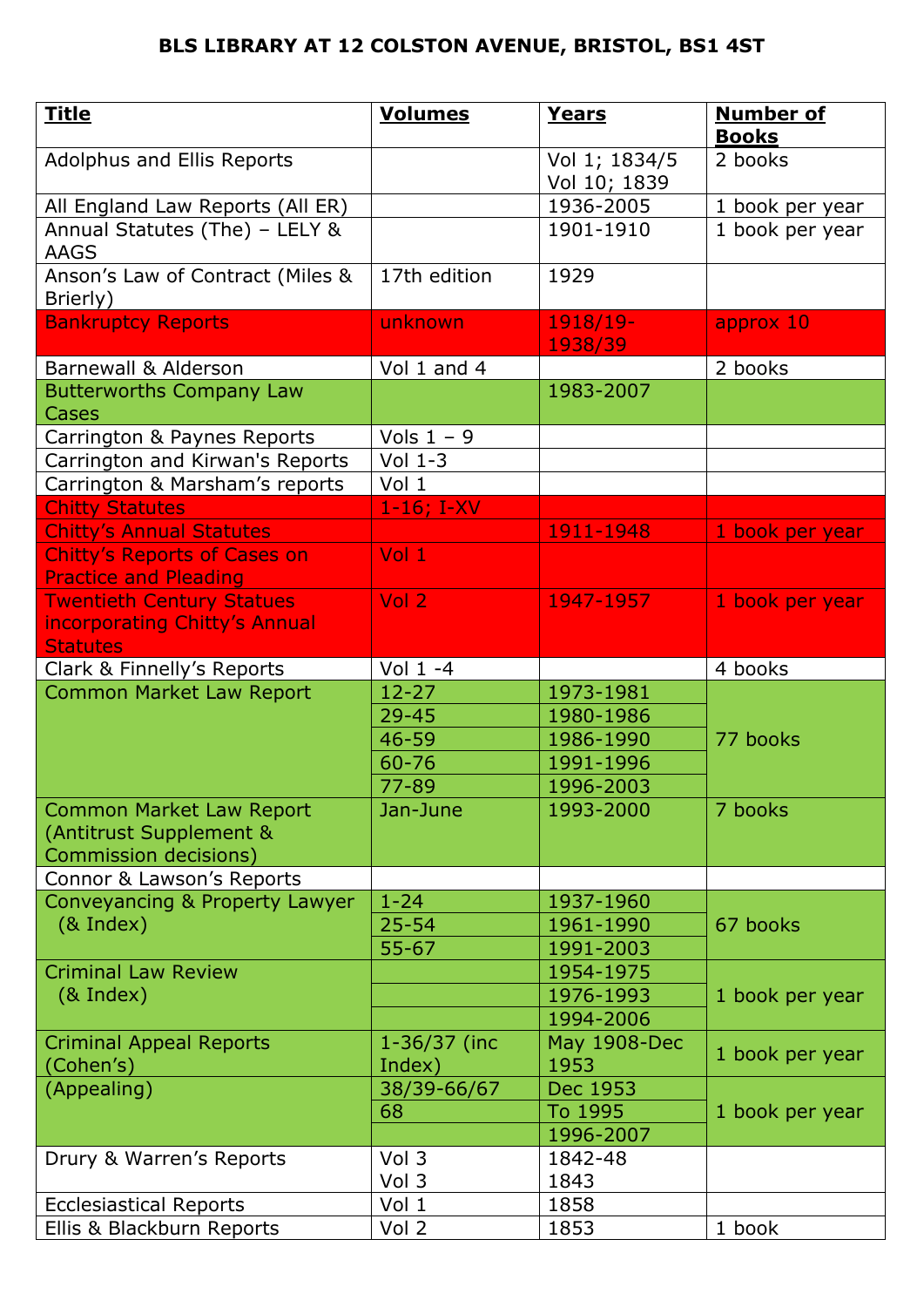| <b>Title</b>                                   | <b>Volumes</b>               | <b>Years</b> | <b>Number of</b><br><b>Books</b> |
|------------------------------------------------|------------------------------|--------------|----------------------------------|
| Ellis, Blackburn & Ellis's Reports             | Vol 1                        | 1858         |                                  |
| English Reports                                | $1 - 176$                    |              | 178 books                        |
| <b>Estates Gazette</b>                         | 186-277                      | 1980-1982    |                                  |
|                                                | 253-263                      | 1982-1986    | 92 books                         |
|                                                | 264-278                      | 1999-2002    |                                  |
| <b>Exchequer Reports</b>                       | Vol 1, 5, 7, 8,              |              |                                  |
|                                                | unnumbered                   |              |                                  |
| Exchequer Reports - Hurlstone<br>Gordon        | Vol <sub>11</sub>            |              |                                  |
| Exchequer Reports - Welsby<br>Hurlstone Gordon | Vol 2, 3, 4, 9               |              |                                  |
| <b>Family Court Reporter</b>                   |                              | 1987/8-1997  |                                  |
|                                                |                              | 1998-2004    | 1 per year                       |
| Family Law Reports                             | Vol 2                        | 1995-2004    | 1 per year                       |
| <b>Family Law</b>                              | $1 - 33$                     | 1971-2003    | 33 books                         |
| Fonblanque's Reports in                        |                              | 1849-52      |                                  |
| <b>Bankruptcy</b>                              |                              |              |                                  |
| Gibson's Law Notes (Gibson)                    |                              | 1882, 1883,  |                                  |
|                                                |                              | 1884         | 1 book per year                  |
|                                                | IV-XXIX-78                   | 1885-1959    |                                  |
| Haggard's (Admiralty) Reports                  | Vol 1                        |              |                                  |
|                                                | Vol 2                        | 1825-1832    |                                  |
|                                                | Vol 3                        | 1853-1858    |                                  |
|                                                | Vol 4                        | 1888-1889    |                                  |
| Haggard's Ecclesiastical Reports               | Vol 3                        | 1829-1832    |                                  |
| Hare's Reports                                 | Vol 7                        | 1848-50      |                                  |
| Harrison & Woliston's Reports                  |                              |              |                                  |
| Hemming & Miller's Reports                     | Vol 1                        | 1862-64      |                                  |
| House of Lords Cases                           |                              | 1814-1818    |                                  |
| Hurlestone & Coltman's Reports                 | Vol 2, 4                     |              |                                  |
| Hurlestone & Norman's Reports                  | Vol $1, 3, 4, 6, 7$          |              |                                  |
| Jacob and Walker's Reports                     | Vol 1                        |              | 1 book                           |
| Journal of Planning Law                        |                              | 1948-1974    |                                  |
|                                                |                              | 1975-1989    | 1 book per year                  |
|                                                |                              | 1990-1998    |                                  |
|                                                |                              | 1998-2004    |                                  |
| Jurist (The)                                   | $10-17; 37-45;$<br>$62 - 68$ | 1857-1860    | 21 books                         |
| Justice of the Peace                           | $1 - 168$                    | 1837-        | 168 books                        |
| Justice of the Peace (Reports)                 | 68-144                       |              | 76 books                         |
| Kay & Johnson's Reports                        | Vol 2                        | 1855-56      |                                  |
| Law Journal                                    |                              | 1823-1947    | 1 book per year                  |
| Law Journal                                    | $1 - 89$                     | 1940-1975    |                                  |
| Law Journal Reports                            | $6 - 14$                     | 1823-1836    |                                  |
|                                                |                              | 1837-1845    | 1 book per year                  |
|                                                |                              | 1845-1852(2) |                                  |
|                                                | $21 - 27$                    | 1852-1858    |                                  |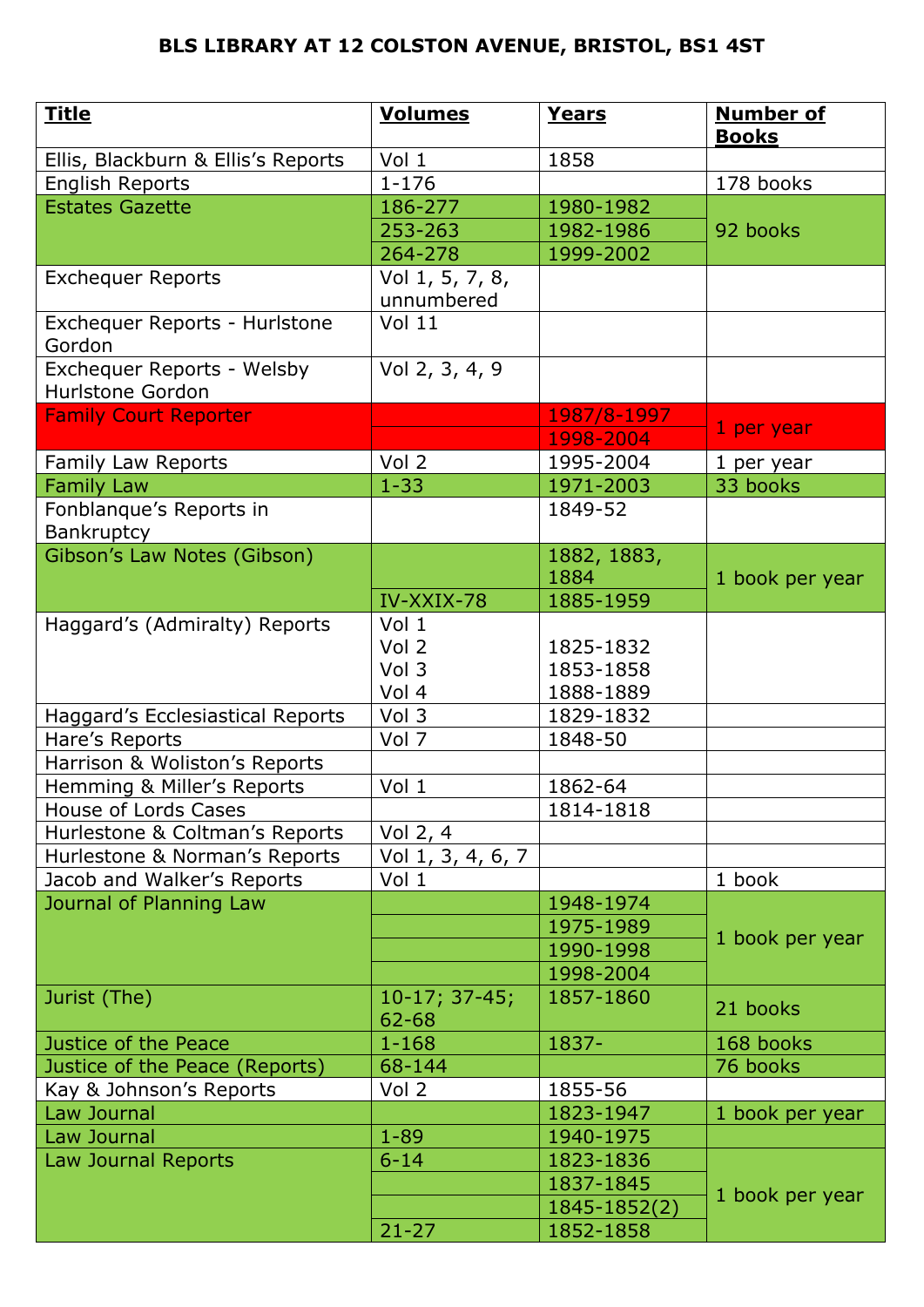| <u>Title</u>                    | <b>Volumes</b> | Years                  | <b>Number of</b><br><b>Books</b> |
|---------------------------------|----------------|------------------------|----------------------------------|
|                                 | $32 - 37$      | 1863-1868              |                                  |
|                                 | $37 - 43$      | 1868-1874              |                                  |
|                                 | 43             | 1874-1879              |                                  |
|                                 | 49-54          | 1880-1885              |                                  |
|                                 | 54-59          | 1885-1890              |                                  |
|                                 | $60 - 65$      | 1891-1896              |                                  |
|                                 | $65 - 72$      | 1896-1903              |                                  |
|                                 | $73 - 82$      | 1904-1913              |                                  |
|                                 | 82-90          | 1913-1921              |                                  |
|                                 | $90 - 100$     | 1921-1931              |                                  |
|                                 | 101-114        | 1932-1945              |                                  |
|                                 | $114 -$        | 1945-1949              |                                  |
| Law Lists                       |                | 1804-1991              | 1 book per year                  |
| Law Reports                     |                | 1866-1895              |                                  |
|                                 |                | 1887-1894              |                                  |
|                                 |                | 1894-1901              |                                  |
|                                 |                | 1957-1970              | 1 book per year                  |
|                                 |                | 1962-1978              |                                  |
|                                 |                | 1971-1987              |                                  |
| Law Reports (Appeal Cases)      |                | 1895-1956              |                                  |
|                                 |                | 1988-2001              |                                  |
|                                 |                | 2002-2006              |                                  |
| Law Reports (Chancery Division) |                | 1871-1876              |                                  |
|                                 |                | 1877-1881              |                                  |
|                                 | 19-35          | 1881-1887              |                                  |
|                                 |                | 1902-1909              |                                  |
|                                 |                | 1910-1918              |                                  |
|                                 |                | 1918-1935              |                                  |
|                                 |                | 1936-1961              |                                  |
|                                 |                | 1962-1972              |                                  |
|                                 |                |                        |                                  |
| Law Reports (Chancery-Equity)   | $1 - 5$        | 1866-1867/8            |                                  |
|                                 |                | 1868-1876              |                                  |
| Law Reports (C&F)               |                | 1973-1979              |                                  |
|                                 |                | 1980-2001<br>2002-2006 |                                  |
|                                 |                |                        |                                  |
| Law Report (English)            | 43C            |                        |                                  |
| Law Reports - King's Bench      |                | 1902-1909              |                                  |
| Division (KBD)                  |                | 1909-1914              |                                  |
|                                 |                | 1915-1920              |                                  |
|                                 |                | 1921-1933              |                                  |
| Law Reports - KBD/QBD           |                | 1894-1902              |                                  |
| Law Reports - Index             |                | 1961-Dec 2007          |                                  |
| Law Reports - Queen's Bench     |                | 1841-1847              |                                  |
| Division (QBD)                  |                | 1847-1856              |                                  |
|                                 |                | 1866-1870              |                                  |
|                                 |                | 1876-1886              |                                  |
|                                 |                | 1886-1894              |                                  |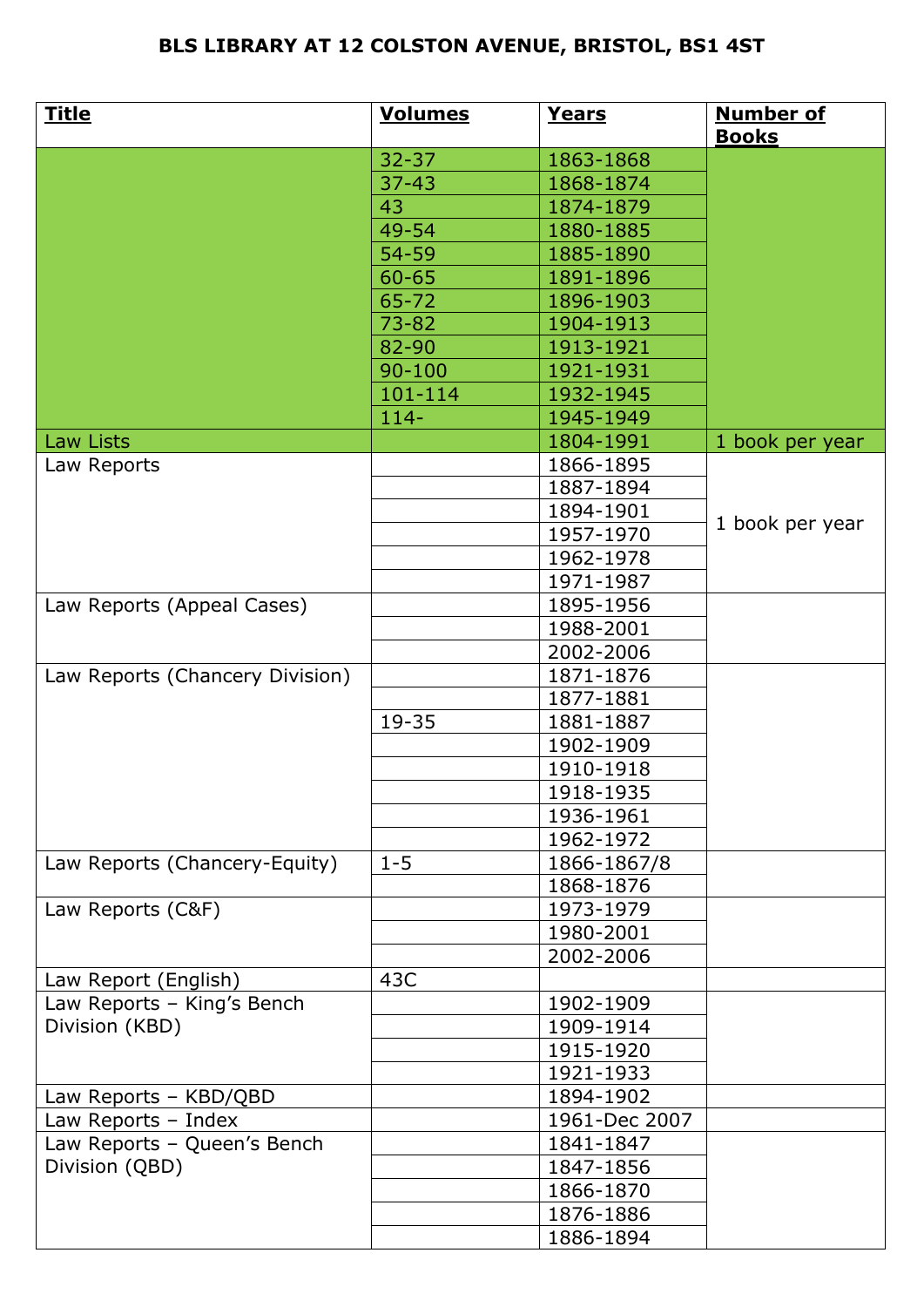| <u>Title</u>                                   | <b>Volumes</b>                       | Years     | <b>Number of</b><br><b>Books</b> |
|------------------------------------------------|--------------------------------------|-----------|----------------------------------|
|                                                |                                      | 1936-1952 |                                  |
|                                                |                                      | 1953-1963 |                                  |
|                                                |                                      | 1964-1972 |                                  |
|                                                |                                      | 1973-1986 |                                  |
|                                                |                                      | 1987-2002 |                                  |
|                                                |                                      | 2002-2006 |                                  |
| Law Times Reports                              | $1 - 177$                            | 1859-1947 | 177 books                        |
| Law Times (The)                                |                                      | 1843-1852 | 1 book per year                  |
| Law Student Journal (Cases &<br>Statutes)      |                                      | 1880-1917 | 1 book per year                  |
| <b>Lloyds Law Reports</b>                      |                                      | 1950-2002 | 1 book per year                  |
| Report of State Trials by John<br>McDonnall    | Vol 2 - 1823-<br>1831                |           | 1 book                           |
| <b>Merivales</b>                               | 1                                    | 1815-1816 |                                  |
| Moody & Robinsons                              | $\overline{2}$                       | 1837-1844 |                                  |
| Moore & Scott Reports                          | Vol $3-4$                            |           | 2 books                          |
| Morrells Bankruptcy Reports                    |                                      | 1885-1893 |                                  |
| Mylne & Craigs Reports                         | Vol $1-5$                            | 1832/33-  |                                  |
|                                                |                                      | 1839/41   |                                  |
| Mylne & Keen Reports                           | Vols 1 2 and 3                       | 1832/33   |                                  |
|                                                |                                      | 1833/34-  |                                  |
|                                                |                                      | 1834/5    |                                  |
| <b>New Law Journal</b>                         | 126-137                              | 1976-1987 |                                  |
|                                                | 138-145                              | 1988-1995 |                                  |
|                                                | 146-156                              | 1996-2006 |                                  |
|                                                | 152-156                              | 2002-2006 |                                  |
| New Reports                                    | Vol 1, 2 & 5                         | 1804-1853 | 3 books                          |
| New Reports                                    | Vol $1-5$                            | 1863-1865 | 5 books                          |
| <b>New Sessions Cases</b>                      | $1 - 4$                              |           | 4 books                          |
| <b>Neville &amp; Mannings Reports</b>          | $Vol$ 1-6                            | 1865      | 6 books                          |
| Neville & Perry Reports                        | Vol $1-2$                            |           | 2 books                          |
| <b>Notes of Cases</b>                          | $1 - 7$                              |           | 7 books                          |
| O'Malley & Hardcastle on Election<br>Petitions | Vol $1-6$                            |           | 6 books                          |
| <b>Pattison Scotch Appeals</b>                 | Vol $1-2$                            | 1851-1878 | 2 books                          |
| Peake's cases (additional cases)               | 1795-1812<br>(pub 1829)<br>pub 1820) |           | 2 books                          |
| Perry Davidsons Reports                        | $1 - 4$                              |           | 4 books                          |
| Phillips's Reports                             | $1 - 2$                              | 1841-1849 |                                  |
| Philmore's Reports                             | $1 - 2$                              |           |                                  |
| Ploughdon                                      | $1 - 2$                              |           |                                  |
| Peere Williams's Reports                       | $1 - 3$                              |           |                                  |
| Powell on Evidence                             | 9th Edition by                       |           |                                  |
|                                                | W Blake Odgers                       |           |                                  |
|                                                | KG)                                  |           |                                  |
| Prices                                         | $1 - 6$                              |           |                                  |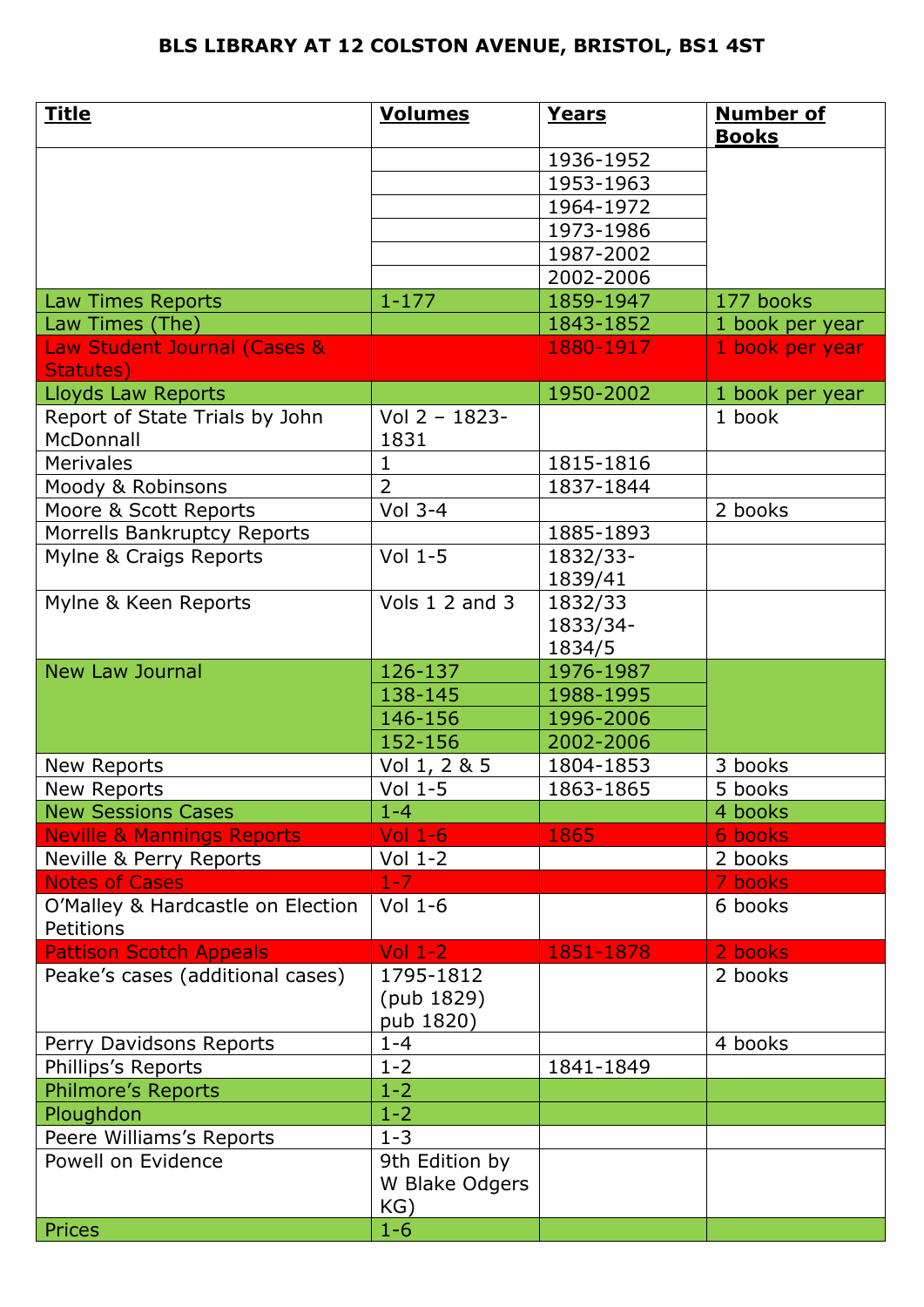| <u>Title</u>                          | <b>Volumes</b>                   | Years             | <b>Number of</b><br><b>Books</b> |
|---------------------------------------|----------------------------------|-------------------|----------------------------------|
| <b>Prices Reports</b>                 | $7 - 11$                         |                   |                                  |
| Prideaux Precedents in                | Vol 2                            | 19th edition      | 7 books                          |
| Conveyancing                          | Vol 1, 2 & 3                     | 24th edition      |                                  |
|                                       | Vol 1, 2 & 3                     |                   |                                  |
| <b>Public General Acts</b>            |                                  | 1888-2000         | 1 book per year                  |
| Queen's Bench Division Reports        |                                  | 1841-1858         | 1 book per year                  |
| (Adolphus and Ellis)                  |                                  | 1941-1942         |                                  |
| Railway & Canal Cases - Variety       | $1-7$                            | 1835-1855         |                                  |
| of authors Browne & Macnamara;        | $1 - 29$                         |                   | 36 books                         |
| <b>Neville &amp; Macnamara</b>        |                                  |                   |                                  |
| Ratings Appeals (Butterworths)        |                                  | 1894-1925         | 1 per year                       |
| Reports of Appeals on Finance         | Vol <sub>1</sub>                 | 1913              |                                  |
| Act 1910 Part 1 (Chambers &           | Vol 2<br>Vol 3                   | 1914<br>1914-1915 |                                  |
| Pretty)<br><b>Report of Tax Cases</b> | I-XVIII                          | 1875-1883 to      |                                  |
|                                       |                                  | 1931-1934         |                                  |
|                                       | XIX-XL                           | 1933-1935 to      | 67 books                         |
|                                       |                                  | 1959-1963         |                                  |
|                                       | XLI to LXVII                     | 1961-1964         |                                  |
| Robertsons                            | $1 - 2$                          | 1844-1853         | 2 books                          |
| Robinson Reports                      | $1 - 2$                          | 1838-42           |                                  |
|                                       |                                  | 1843-1847         | 2 books                          |
| Roses Bankruptcy Cases                | $Vol_1-2$                        | 1810-1816         | 2 books                          |
| <b>Ruling Cases</b>                   |                                  | 1894-1897         |                                  |
|                                       | $14 - 26$                        |                   |                                  |
| Russell & Ryan's Crown Cases          |                                  | 1799-1824         |                                  |
| Russell & Mylne                       | $Vol_1-2$                        |                   |                                  |
| Ryan & Moody's Reports                |                                  | 1823-1826         |                                  |
| Salmond on the Law of Torts           | 9th edition by                   |                   |                                  |
|                                       | <b>WTS</b>                       |                   |                                  |
|                                       | <b>Stallybrass</b>               |                   |                                  |
| <b>Saunders Reports</b>               | $Vol_1-2$                        |                   | 2 books                          |
| Saunders, Sir Edmund Reports          | Vol $1-2(x2)$                    |                   | 2 books                          |
| Schoales and Lefroy's Reports         | $Vol_1-2$                        | 1802-1806         | 2 books                          |
| <b>Scots Law Times</b>                |                                  | 1989-1997         |                                  |
|                                       |                                  | 1997-2004         |                                  |
| <b>Scotts New Reports</b>             | $I-V$                            |                   | 8 books                          |
|                                       | $6 - 8$                          |                   |                                  |
| <b>Scotts Reports</b>                 | $1 - 8$                          |                   | 8 books                          |
| <b>Simon's Reports</b>                | $1 - 11$                         |                   | 11 books                         |
| <b>Simons Tax Cases &amp; Index</b>   |                                  | 1978-1993         | 1 book per year                  |
| <b>Smaile &amp; Giffords Reports</b>  | Vol $1-3$                        |                   |                                  |
| Smith's Reports                       | Vol $1-3$                        | 1803-1806         |                                  |
| Snell's Principles of Equity          | 21st Edition by<br>H G Rivington |                   |                                  |
| <b>Solicitors Journal</b>             | $1 - 151$                        | 1857-2007         | 176 books                        |
| <b>Statutory Instruments</b>          |                                  |                   |                                  |